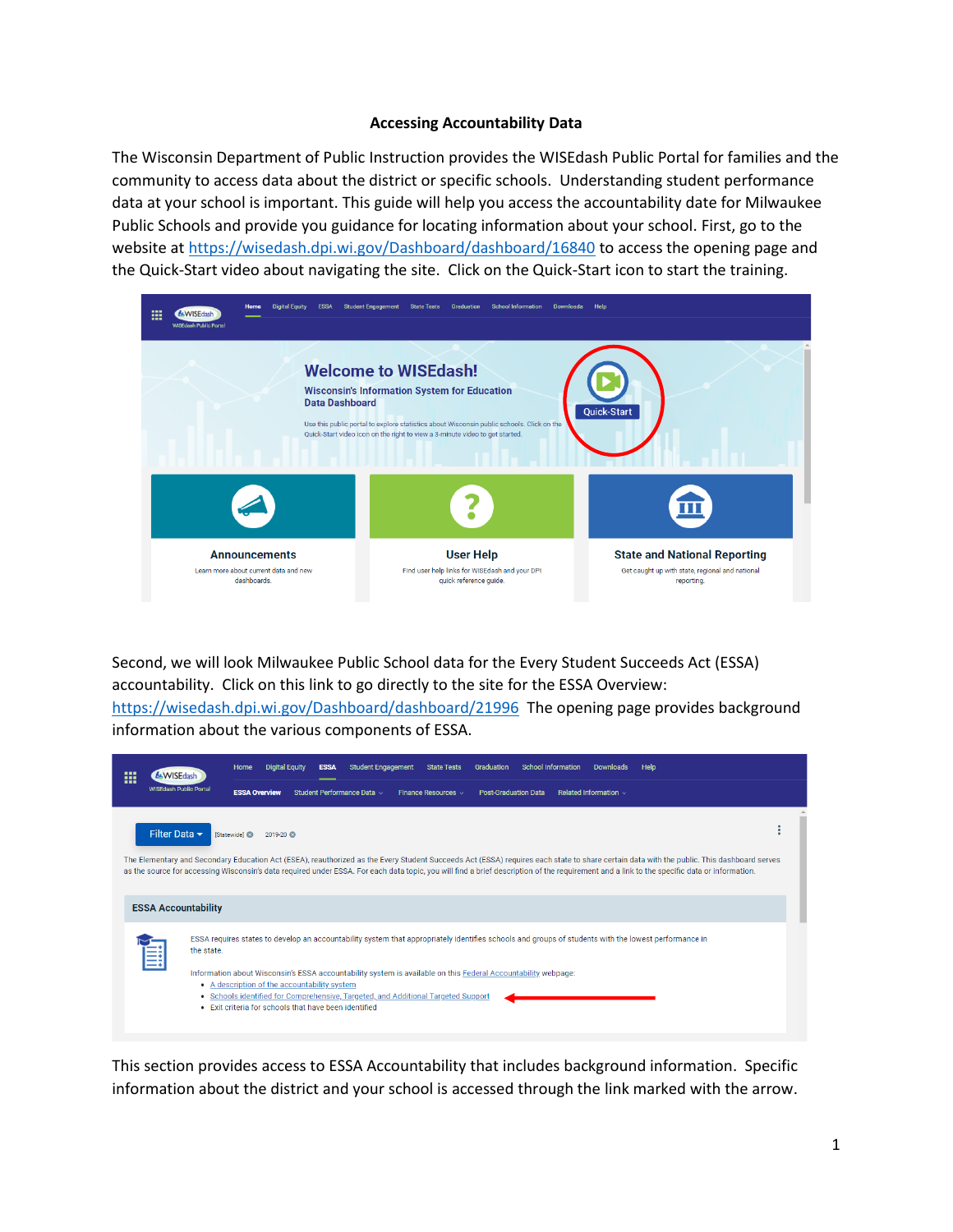On this page, you can access the ESSA Accountability reports by scrolling down the page. To access reports for all schools in the state click on the following icon:

# **Click here for ESSA Accountability Reports**

The drop down can be used to identify Milwaukee Public Schools.

| <b>PUBLIC INSTRUCTION</b>                                                                                                                                                                                                  |                                                                                                                                                                                                                                                                                                                                                                            |                    |  |  |  |  |  |
|----------------------------------------------------------------------------------------------------------------------------------------------------------------------------------------------------------------------------|----------------------------------------------------------------------------------------------------------------------------------------------------------------------------------------------------------------------------------------------------------------------------------------------------------------------------------------------------------------------------|--------------------|--|--|--|--|--|
| <b>ESSA Accountability Reports A</b><br>Office of Educational Accountability Home                                                                                                                                          |                                                                                                                                                                                                                                                                                                                                                                            |                    |  |  |  |  |  |
| <b>District</b>                                                                                                                                                                                                            | <b>School (Optional)</b>                                                                                                                                                                                                                                                                                                                                                   | <b>School Year</b> |  |  |  |  |  |
| Select a district                                                                                                                                                                                                          | [All Schools] ↓<br>v                                                                                                                                                                                                                                                                                                                                                       | 2017-18<br>2018-19 |  |  |  |  |  |
| <b>Merton Community</b><br>Middleton-Cross Plains Area<br><b>Milton</b>                                                                                                                                                    | eports.                                                                                                                                                                                                                                                                                                                                                                    |                    |  |  |  |  |  |
| <b>Nilwaukee</b><br><b>MINAUKEE Acad of Science</b><br>Milwaukee Collegiate Acad<br>Milwaukee Math and Science Aca<br>Milwaukee Scholars Charter Sch<br>Mineral Point Unified<br>Minocqua J1<br><b>Mishicot</b><br>Mondovi | <b>Her ESSA</b><br>Act - a major federal education law - requires DPI to identify the lowest performing public<br>erforming student groups in each state. Each state outlined their plans for this new federal<br>the state detailed their accountability indicators, and methodologies for scoring and reporting<br>in plans submitted to the US Department of Education. |                    |  |  |  |  |  |
| Monona Grove<br>Monroe<br>Montello                                                                                                                                                                                         | by the US Department of Education in January 2018. The 2017-18 school year is the first year                                                                                                                                                                                                                                                                               |                    |  |  |  |  |  |
| Monticello<br>Mosinee<br>Mount Horeb Area                                                                                                                                                                                  | system is intended to identify the schools most in need of support and improvement, DPI<br>pols in the state (including those with no identifications) because providing data to educators<br>thievement gaps is critically important.                                                                                                                                     |                    |  |  |  |  |  |
| Mukwonago<br>Muskego-Norway<br>Crosswalk.                                                                                                                                                                                  | ystem. ESSA only applies to public schools: it does not apply to private schools participating in<br>$^\tau$ $\;$ To compare the state and federal accountability systems, please refer to the Accountability                                                                                                                                                              |                    |  |  |  |  |  |

Then you can access a school report by choosing the school from the drop down list. Click on the blue links to access the reports.

|                                                                                                                                  | PUBLIC INSTRUCTION                                                                                                                                      |                                            |
|----------------------------------------------------------------------------------------------------------------------------------|---------------------------------------------------------------------------------------------------------------------------------------------------------|--------------------------------------------|
| <b>ESSA Accountability Reports A</b><br>Office of Educational Accountability Home                                                |                                                                                                                                                         |                                            |
| <b>District</b>                                                                                                                  | <b>School (Optional)</b>                                                                                                                                | <b>School Year</b>                         |
| Milwaukee<br>$\checkmark$                                                                                                        | <b>IAII Schools1</b>                                                                                                                                    | 2017-18<br>2018-19<br>v                    |
| <b>Milwaukee</b><br>1 district file and 158 school files available for 158 school<br><b>District ESSA Accountability Reports</b> | <b>Elementary Schools</b><br><b>Acad of Accelerated Learning</b><br>AI BA<br>Alcott El<br>Allen-Field Fl<br><b>Andrew Douglas Sch</b><br>Auer Avenue FI | Download All 2018-19 Files<br>About 47.3Mb |
| District Summary Report (144Kb, 9 pages)<br><b>Elementary Schools</b>                                                            | <b>Barbee El</b><br><b>Barton FI</b><br><b>Bay View Montessori Sch</b><br><b>Bethune Acad</b>                                                           |                                            |
| <b>Acad of Accelerated Learning</b>                                                                                              | <b>Brown Street Acad</b><br><b>Browning El</b><br><b>Bruce EL</b>                                                                                       | Files for All School Years                 |
| School ESSA Report                                                                                                               | <b>Brvant El</b><br><b>Burbank El</b><br><b>Burdick El</b><br>Carson Acad<br>Carver Acad                                                                | 2 files, 496Kb<br>v                        |

In this case, if I click on Bryant El the site will load the ESSA Accountability Reports for Bryant Elementary School.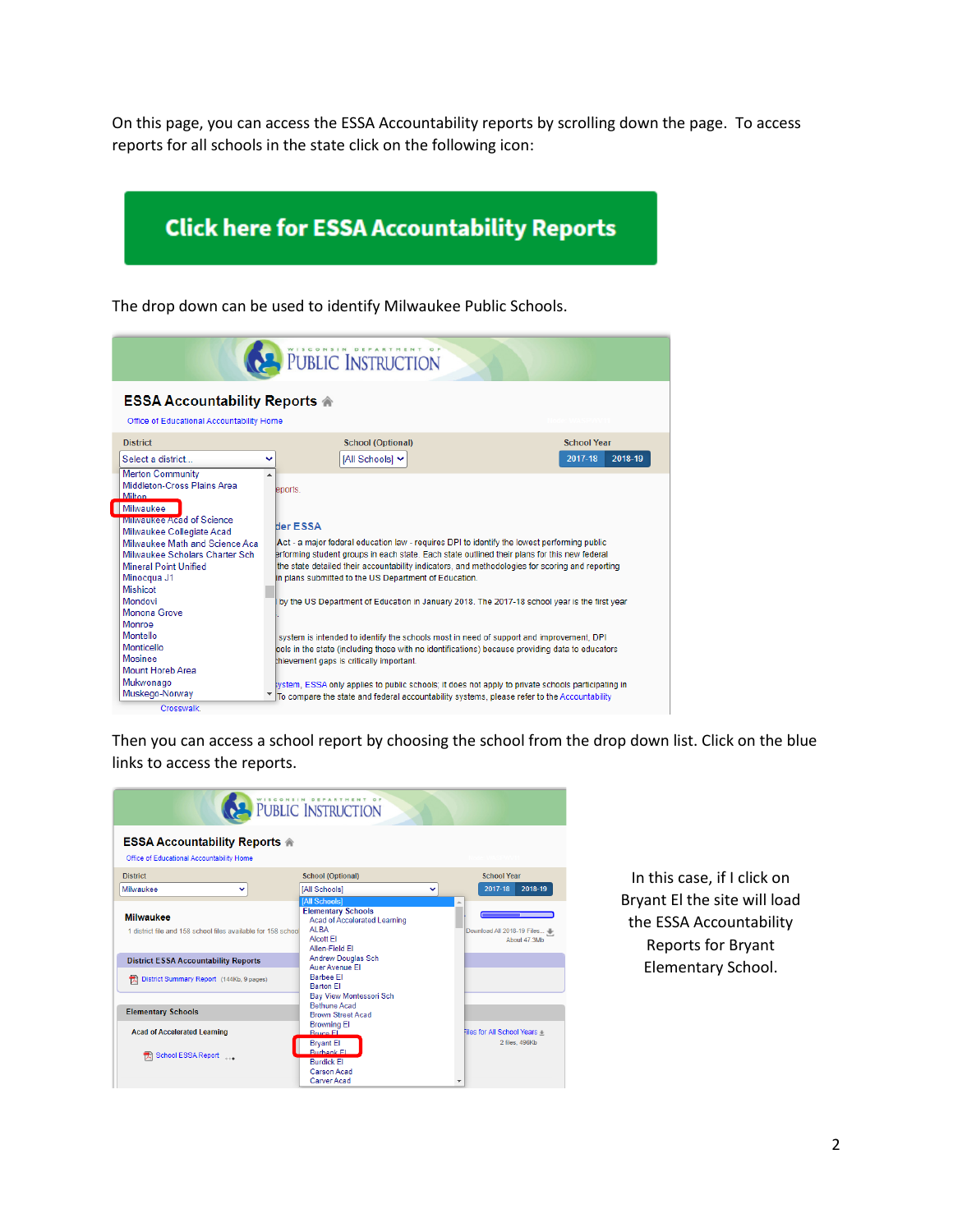Now, go back to the overview site so we can review the district data by clicking:

<https://wisedash.dpi.wi.gov/Dashboard/dashboard/21996>and choose Milwaukee Public schools using the Filter Data dropdown. Click on the word District and then type Milwaukee in the search box then click on the dot in front of Milwaukee. Or scroll on the list of districts until you reach Milwaukee and then click on the dot in front of Milwaukee. Then click on a different part of the screen.

| ₩ | <b>WISE</b> dash                                                                                                       | <b>Digital Equity</b><br><b>ES:</b><br>Home |                                           |  | 88<br>---  | <b>6.WISEdash</b>             | Home      | <b>Digital Equity</b>                                   | <b>ESSA</b>          | <b>Student</b>   |
|---|------------------------------------------------------------------------------------------------------------------------|---------------------------------------------|-------------------------------------------|--|------------|-------------------------------|-----------|---------------------------------------------------------|----------------------|------------------|
|   | <b>WISEdash Public Portal</b>                                                                                          |                                             | <b>ESSA Overview</b><br><b>Student Pe</b> |  |            | <b>WISEdash Public Portal</b> |           | <b>ESSA Overview</b><br><b>Student Performance Data</b> |                      |                  |
|   |                                                                                                                        |                                             |                                           |  |            | Filter Data $\sim$            | 2020-21 3 |                                                         |                      |                  |
|   | Filter Data $\sim$                                                                                                     | <b>Statewidel</b> <sup>3</sup>              | 2020-21                                   |  | The<br>ina | <b>District</b>               |           | Milwaukee                                               |                      | as th<br>will fi |
|   |                                                                                                                        |                                             |                                           |  |            | School Year                   | >         | <b>O</b> Milwaukee                                      |                      |                  |
|   | The Elementary and Secondary Education Act (ESEA), reaut<br>ing Wisconsin's data required under ESSA. For each data to |                                             |                                           |  |            | <b>ESSA Accountability</b>    |           | Science                                                 | Milwaukee Academy of |                  |

You know you are successful if you see Milwaukee listed by the Filter Data icon.



To access the data, you can scroll down to the Student Performance Data section. This section will explain the data used in accountability and link you to the actual data.

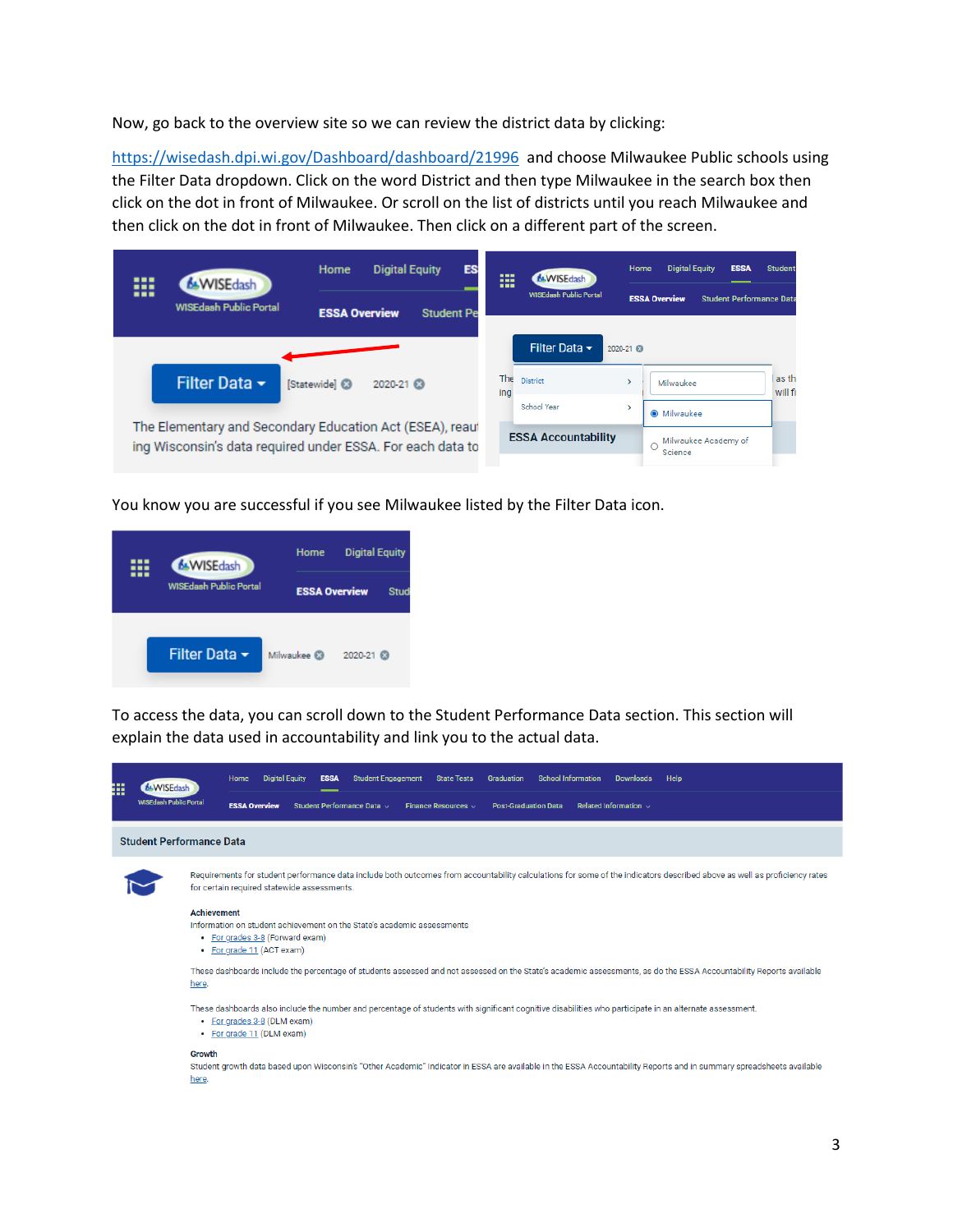The data for accountability includes:

**Achievement** – Wisconsin Forward Exam and ACT in English Language Arts and math

**Growth** – Student meeting predicted grow on state assessments.

**Graduation Rate** – An average of 4-year and 7-year is used for accountability.

**English Language Proficiency** – English learner's growth in acquiring English language proficiency.

**Absenteeism** – The rate of student absenteeism or students attending less than 90% of the time.

To access the data either click on the blue link:

#### **Achievement**

Information on student achievement on the State's academic assessments

- For grades 3-8 (Karward
- For grade 11 (ACT exam)

You may also navigate to data using the links at the top of the page.



Clicking on Student Performance Data will also link you to the data used in ESSA Accountability.

To access your school data, select a specific data set like ACT or Forward Exam or Graduation Rate.

| <b>6.WISEdash</b><br><b>WISEdash Public Portal</b> |                        | Home<br>Overview  |  | <b>Digital Equity</b>                 | <b>ESSA</b>   |  |  |  |
|----------------------------------------------------|------------------------|-------------------|--|---------------------------------------|---------------|--|--|--|
|                                                    |                        |                   |  | ACT Aspire $\sim$                     | <b>ACT St</b> |  |  |  |
|                                                    | <b>Forward</b>         |                   |  |                                       |               |  |  |  |
|                                                    | Filter Data ~          |                   |  | [All Students] @ Forward @ 2018-19 @  |               |  |  |  |
|                                                    | Group by               | >                 |  | Search                                |               |  |  |  |
|                                                    | <b>Test Type</b>       | >                 |  | C [All Schools]                       |               |  |  |  |
|                                                    | School Year            | $\mathbf{\hat{}}$ |  | Academy of                            |               |  |  |  |
|                                                    | Forward Subject        | >                 |  | <b>Accelerated Learning</b>           |               |  |  |  |
|                                                    | <b>District</b>        | $\mathbf{r}$      |  | <b>Achievement Center</b><br>(Closed) |               |  |  |  |
|                                                    | School Type            | Ŷ.                |  | <b>Advanced Language</b>              |               |  |  |  |
|                                                    | School                 | s                 |  | O and Academic Studies<br>(Closed)    |               |  |  |  |
|                                                    | <b>Tested at Grade</b> | $\mathcal{P}$     |  | O AGAPE (Closed)                      |               |  |  |  |
|                                                    |                        |                   |  | ALRA - Academia de                    |               |  |  |  |

Click on the Filter Data icon.

Click on School.

Either scroll to your school or type the school name in the search box.

Click on the button next to the school name.

**Note:** you can also search by group, test type, school year, test subject, etc. Each metric will have similar choices and those unique to the metric.